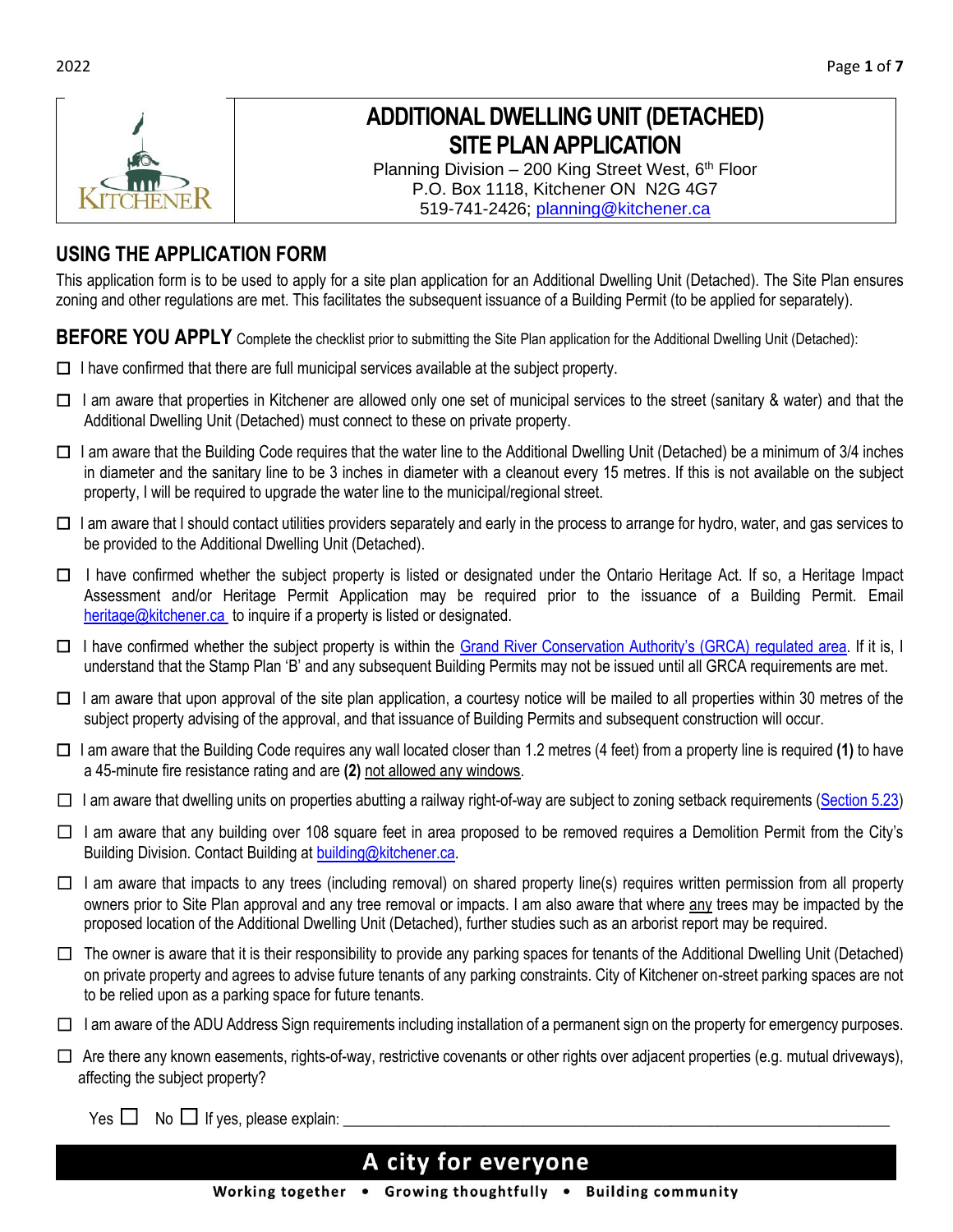## **SITE PLAN APPLICATION PROCEDURE:**

Site Plan applications typically take **8-10 weeks** to receive approval. The process generally involves the following steps:

- 1. The application is received and reviewed by Planning staff to ensure all required information is provided on the application form, that the appropriate fee is submitted, and that drawings are submitted in accordance with the City's requirements.
- 2. Planning staff will review the proposed site plan and circulate to other city departments and outside agencies as may be required. The applicant will be advised of any required revisions to the site plan.
- 3. The applicant will revise the site plan as may be necessary and resubmit the updated site plan.
- 4. Following receipt of the final site plan that addresses any staff comments, the applicant will receive an approval letter and stamped approved site plan. The Building Permit for Additional Dwelling Unit (Detached) may be issued at the completion of this step.
- 5. A courtesy notice will be mailed to all property owners within 30 metres of the subject property. The purpose of the notice is to advice nearby residents of the approval and that they can expect construction in the near future.

### **COMPLETENESS OF THIS APPLICATION**

The information requested in this application must be provided by the applicant and will be used to process the application. Prior to acceptance of the application, all information and drawings along with the required fee are to be submitted. If the application is incomplete, the City may return the application or refuse further consideration of the application until receipt of all the required information and fees have been provided.

Please note that this application contains two sections which must be completed by the applicant.

#### **SECTION ONE – Submission Requirements and Fees**

#### **SECTION TWO – Application Information**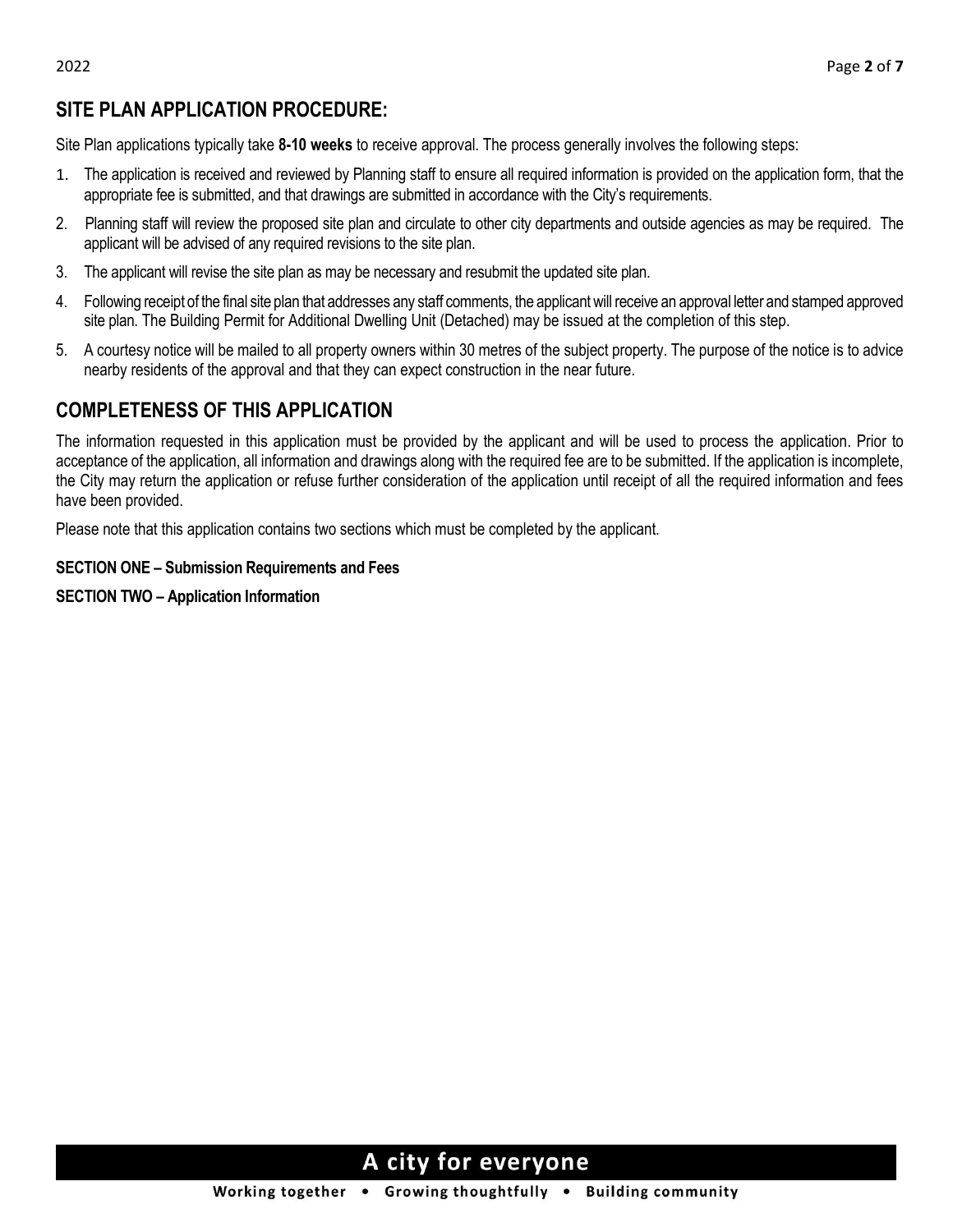## **SECTION ONE: SUBMISSION REQUIREMENTS & FEES**

#### **Digital Submission Requirements:**

- **1.**  $\Box$  A completed application form & scanned copy of the application fee cheque;
- **2.** ☐ Site plan **on 1 page** that is **drawn to scale** in **metric** showing:
	- o Property lines;
	- $\circ$  Lot width;
	- $\circ$  All trees including driplines on or overhanging the subject property
	- o Any trees proposed to be removed labelled with 'tree to be removed' and/or an 'X'
	- $\circ$  1.1-metre-wide walkway from entrance of the Additional Dwelling Unit (Detached) to the street. The walkway must be a different material than the driveway and cannot have a parking space within it;
	- $\circ$  Footprint of existing and proposed buildings (including the main house, sheds, detached garages etc.) and any buildings proposed to be removed;
	- $\circ$  Setbacks of main house to property lines;
	- o Setbacks of Additional Dwelling Unit (Detached) to property lines;
	- o Distance between main house and the Additional Dwelling Unit (Detached);
	- o Measurements confirming **(1)** that the distance from property line to the nearest fire hydrant is 90 metres or less and **(2)**  confirming that one of the two following requirements from [Appendix 2 of the City's Emergency Services Policy](https://www.kitchener.ca/en/resourcesGeneral/Documents/DSD_PLAN_Emergency_Service_Policy.pdf#page=20) are met:
		- **Option 1**: 30 metres of fire hose length can reach (**along a path of travel**) from a fire truck parked on the street to the entrance of the Additional Dwelling Unit (Detached) along an unobstructed path of travel; **OR**,
		- **Option 2**: 60 metres of fire hose length can reach from a fire truck parked on the street (**along a path of travel**) from a fire truck parked on the street to the most remote room of the Additional Dwelling Unit (Detached) along an unobstructed path of travel. **If Option 2 is used, include ADU floor plans with the application**.
	- o The location of the ADU Address Sign with label "**ADU** *Address Sign – 1 Metre Above Ground and Facing Roadway*". It must be **(1)** located within 1 metre of the walkway that leads to the Additional Dwelling Unit (Detached) and **(2)** within 1 metre of the front property line. The sign must be manufactured to the following standards:
		- 6"/15cm high with a length appropriate to fit the assigned unit identifier;
		- Contac[t planning@kitchener.ca](mailto:planning@kitchener.ca) to obtain a unit identifier;
		- Characters shall be 4"/10cm high; and,
		- **•** The sign shall have white characters on a green reflective background on both sides of the sign.
	- o Parking spaces including dimensions. 1 parking space per dwelling unit is required. The size requirements are as follows:
		- **EXEDENCE A garage:** 3.04 metres in width by 5.49m in length;
		- **On a driveway**: 2.6 metres in width by 5.5 m in length;
	- o The following table, with the 'Property Statistics' column completed:

|                                                 | <b>Zoning Requirement</b>                | <b>Property Statistics</b>                  |
|-------------------------------------------------|------------------------------------------|---------------------------------------------|
| Current Zoning - Look up your zoning            | <i>i.e.</i> R-4                          | [do not fill in here, include on site plan] |
| Lot Width                                       | 13.1 m                                   | [do not fill in here, include on site plan] |
| Lot Area                                        | $395 \text{ m}^2$                        | [do not fill in here, include on site plan] |
| Floor Area of Main House (minus basement)       | n/a                                      | [do not fill in here, include on site plan] |
| Building Floor Area of Additional Dwelling Unit | Maximum of 50% of the floor area of main | [do not fill in here, include on site plan] |
| (Detached), excluding any basement              | house, to a maximum of 80 m <sup>2</sup> |                                             |
| Lot coverage of all accessory buildings         | Maximum of 15%                           | [do not fill in here, include on site plan] |
| Total lot coverage (main house + all            | Maximum of 55%                           | [do not fill in here, include on site plan] |
| accessory structures)                           |                                          |                                             |
| Total # of units on the property                | Maximum of 3 dwelling units              | [do not fill in here, include on site plan] |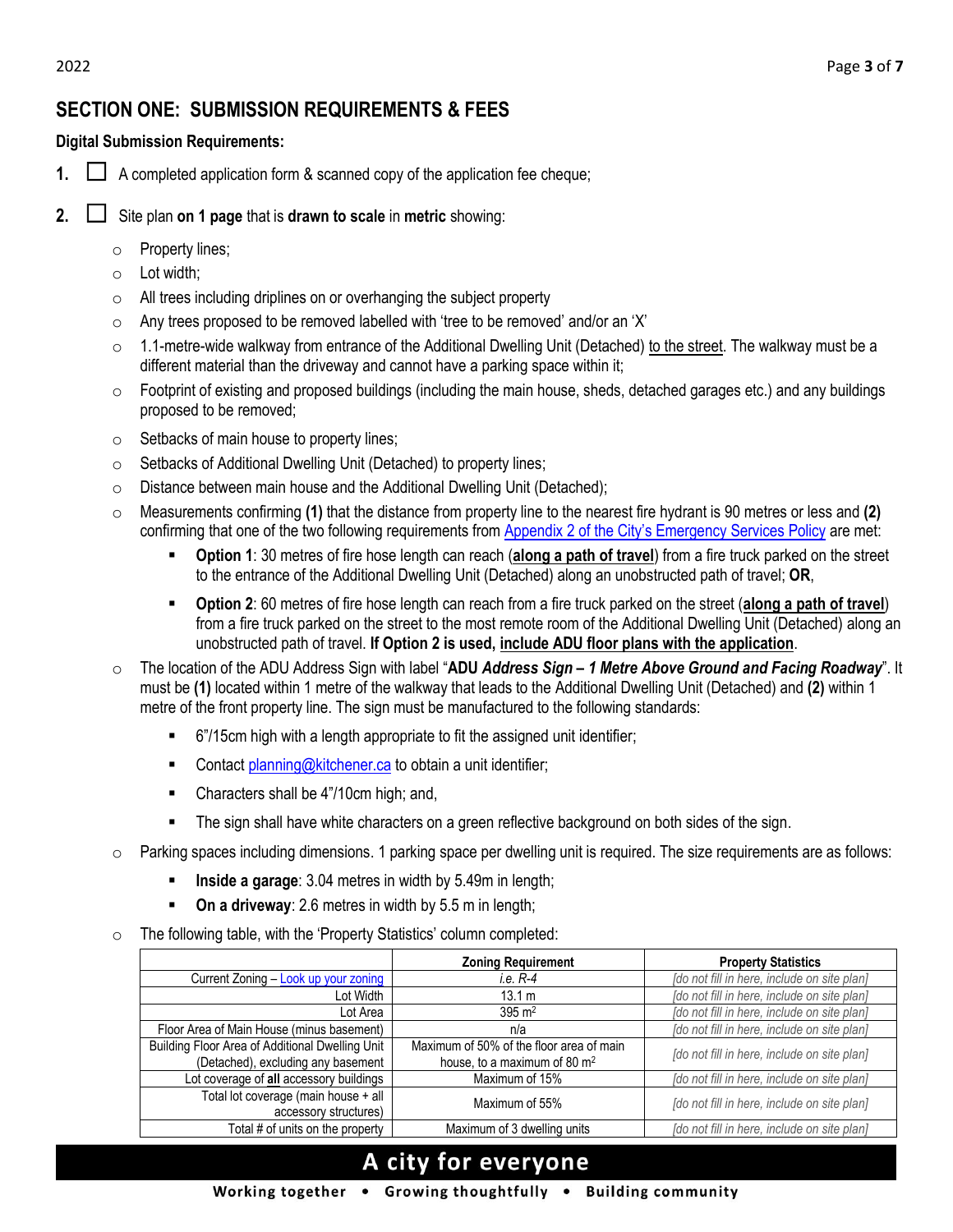#### **3.** └**│** Building elevations of all 4 sides of the Additional Dwelling Unit (Detached) showing:

- $\circ$  Area (m<sup>2</sup>) and dimensions (in metres) of any outside window openings of the Additional Dwelling Unit (Detached).
- o The height (metric) from highest finished grade **(1) to eaves** and **(2) to the peak of the roof**. The elevations should confirm that the following maximum building height requirements are met:
	- 4.5 metres for a hip, gable, shed, or gambrel roof, measured to the mid point between the eaves and the peak of the roof, excluding the eaves of any projections;
	- 4.5 metres for a mansard roof, measured to the deck line;
	- 3 metres for a flat roof, measured to the peak of the roof;



**4.** ☐ **Building elevations of the side(s) of the main house** which face the Additional Dwelling Unit (Detached) showing:

- $\circ$  Height and width of all wall(s) of the main house (including roofline) which face the Additional Dwelling Unit (Detached);
- $\circ$  Area (m<sup>2</sup>) and dimensions (in metres) of all window openings of the wall(s) facing the Additional Dwelling Unit (Detached);
- o If you are unclear about which wall(s) of the main house **face** the Additional Dwelling Unit (Detached), contact the Building Division at [building@kitchener.ca;](mailto:building@kitchener.ca)
- **5.** ☐ **If boundary trees are proposed to be impacted or removed**, a written letter of permission from all property owners.
- **6.**  $\Box$  Clean Water Act Requirements:

| Is the subject site located within a Source Protection Area? Yes $\Box$ No $\Box$                                           |
|-----------------------------------------------------------------------------------------------------------------------------|
| If YES, obtain a Notice of Source Protection Plan Compliance (Section 59 Notice) from the Regional Municipality of Waterloo |
| For more information, visit the Region's website at: http://www.regionofwaterloo.ca/sourceprotection                        |

- 7. └**□** All submission materials shall be provided in one email throug[h planning.applications@kitchener.ca](mailto:planning.applications@kitchener.ca) (maximum 10MB); for larger files please upload directly to the City's **ShareFile** account with corresponding email to advise that the application has been submitted. To get access to the City's ShareFile account contact the **Planning Division** (519-741-2426) [planning.applications@kitchener.ca](mailto:janine.oosterveld@kitchener.ca).
- **8.** ☐ **Paper Submission Requirements:**
	- o Completed application form and fee (cheque) mailed or delivered to **City Hall, Planning Division** to the attention of **Garett Stevenson.** Appropriate Fee Fees are payable by cheque only. Please make cheques payable to the City of Kitchener.

**FEE:** Stamp Plan 'B' for Additional Dwelling Unit **\$522.00**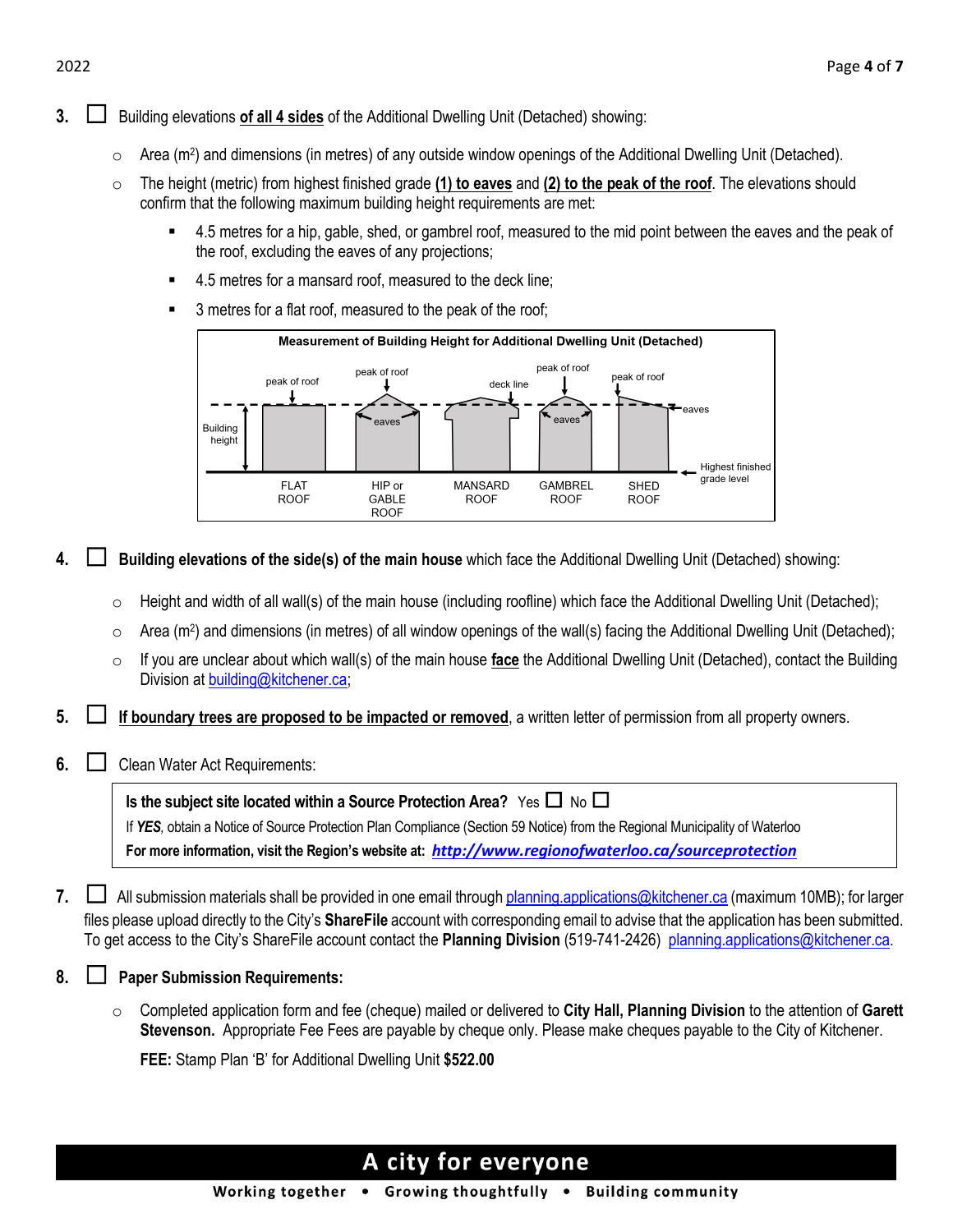## **SECTION TWO: APPLICATION INFORMATION**

### **Description of Property**

| <b>Municipal Address:</b>                                                                                                                                                                                    |
|--------------------------------------------------------------------------------------------------------------------------------------------------------------------------------------------------------------|
| Assessment Roll number:                                                                                                                                                                                      |
| Legal Description:                                                                                                                                                                                           |
| Lot Area (square metres):                                                                                                                                                                                    |
| Lot Width (metres):<br>(the horizontal distance between the side lot lines measured at the minimum required front yard)<br>Building Floor Area of Principal Dwelling (excluding basement, in square metres): |

### **Current and Proposed Land Use**

Zoning:

How many dwelling units exist on the property today:

Please describe the proposal (e.g. ADU only or ADU and duplexing the existing house):  $\_\_$ 

### **Registered Owner**

| Name:                                              |      |        |              |
|----------------------------------------------------|------|--------|--------------|
| Principal of Company (if Owner is a Company Name): |      |        |              |
| Address:                                           |      |        |              |
| City/Province:                                     |      |        | Postal Code: |
| Phone:                                             | Ext: | Email: |              |

\_\_\_\_\_\_\_\_\_\_\_\_\_\_\_\_\_\_\_\_\_\_\_\_\_\_\_\_\_\_\_\_\_\_\_\_\_\_\_\_\_\_\_\_\_\_\_\_\_\_\_\_\_\_\_\_\_\_\_\_\_\_\_\_\_\_\_\_\_\_\_\_\_\_\_\_\_\_\_\_\_\_\_\_\_\_\_\_\_\_\_\_\_\_\_

\_\_\_\_\_\_\_\_\_\_\_\_\_\_\_\_\_\_\_\_\_\_\_\_\_\_\_\_\_\_\_\_\_\_\_\_\_\_\_\_\_\_\_\_\_\_\_\_\_\_\_\_\_\_\_\_\_\_\_\_\_\_\_\_\_\_\_\_\_\_\_\_\_\_\_\_\_\_\_\_\_\_\_\_\_\_\_\_\_\_\_\_\_\_\_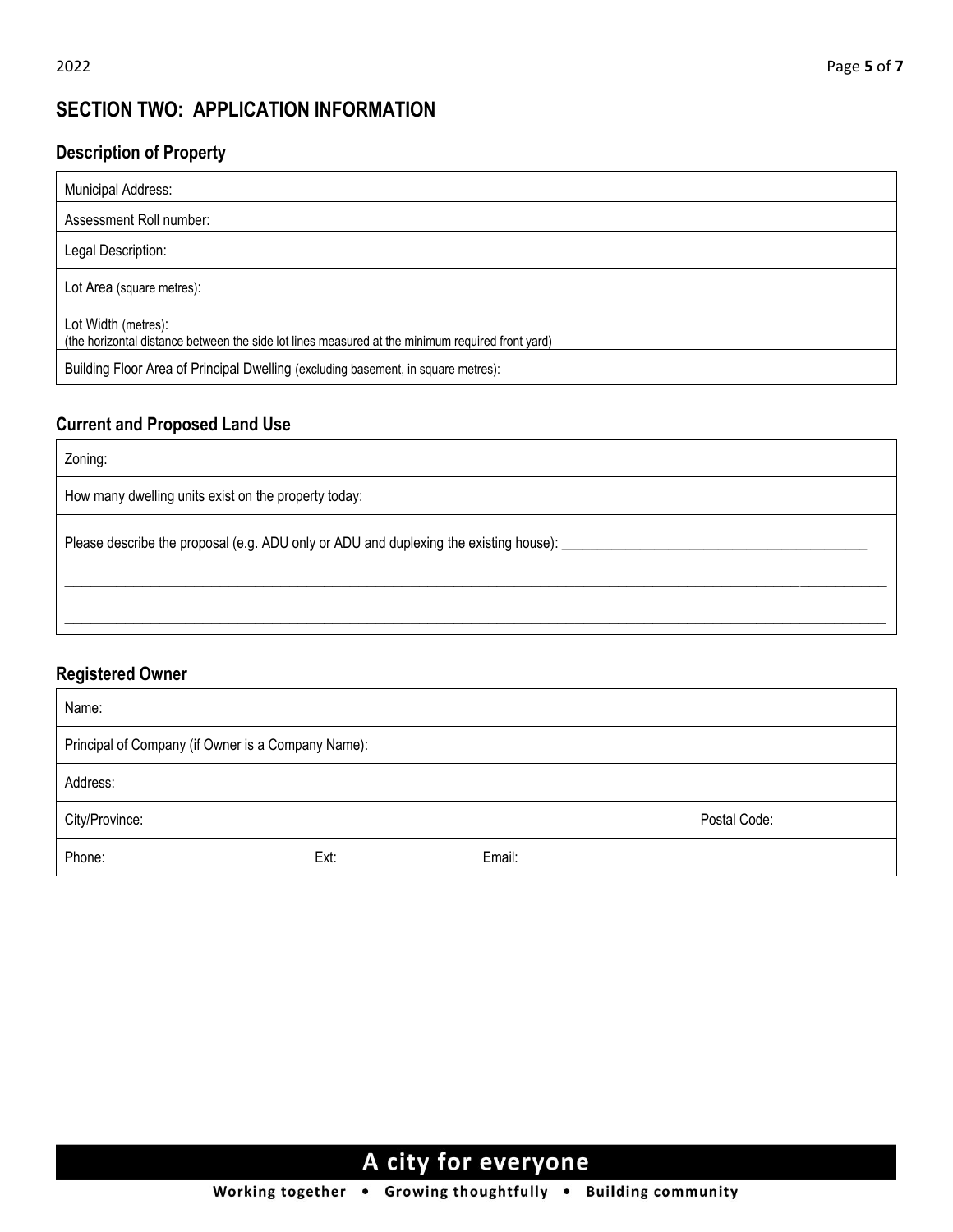**Applicant** (If other than the registered owner, written authorization from registered owner must accompany the application – see Applicant Authorization page)

| The applicant is the primary contact during the site plan process. |  |  |  |  |
|--------------------------------------------------------------------|--|--|--|--|

| Name of Primary Contact: |      |        |              |
|--------------------------|------|--------|--------------|
| Company Name:            |      |        |              |
| Address:                 |      |        |              |
| City/Province:           |      |        | Postal Code: |
| Phone:                   | Ext: | Email: |              |

### **All persons or institutions who have any mortgage, charge or encumbrance on the property**

| Name:                                             |      |        |              |
|---------------------------------------------------|------|--------|--------------|
| Principal of Company (If Owner is a Company Name: |      |        |              |
| Address:                                          |      |        |              |
| City/Province:                                    |      |        | Postal Code: |
| Phone:                                            | Ext: | Email: |              |